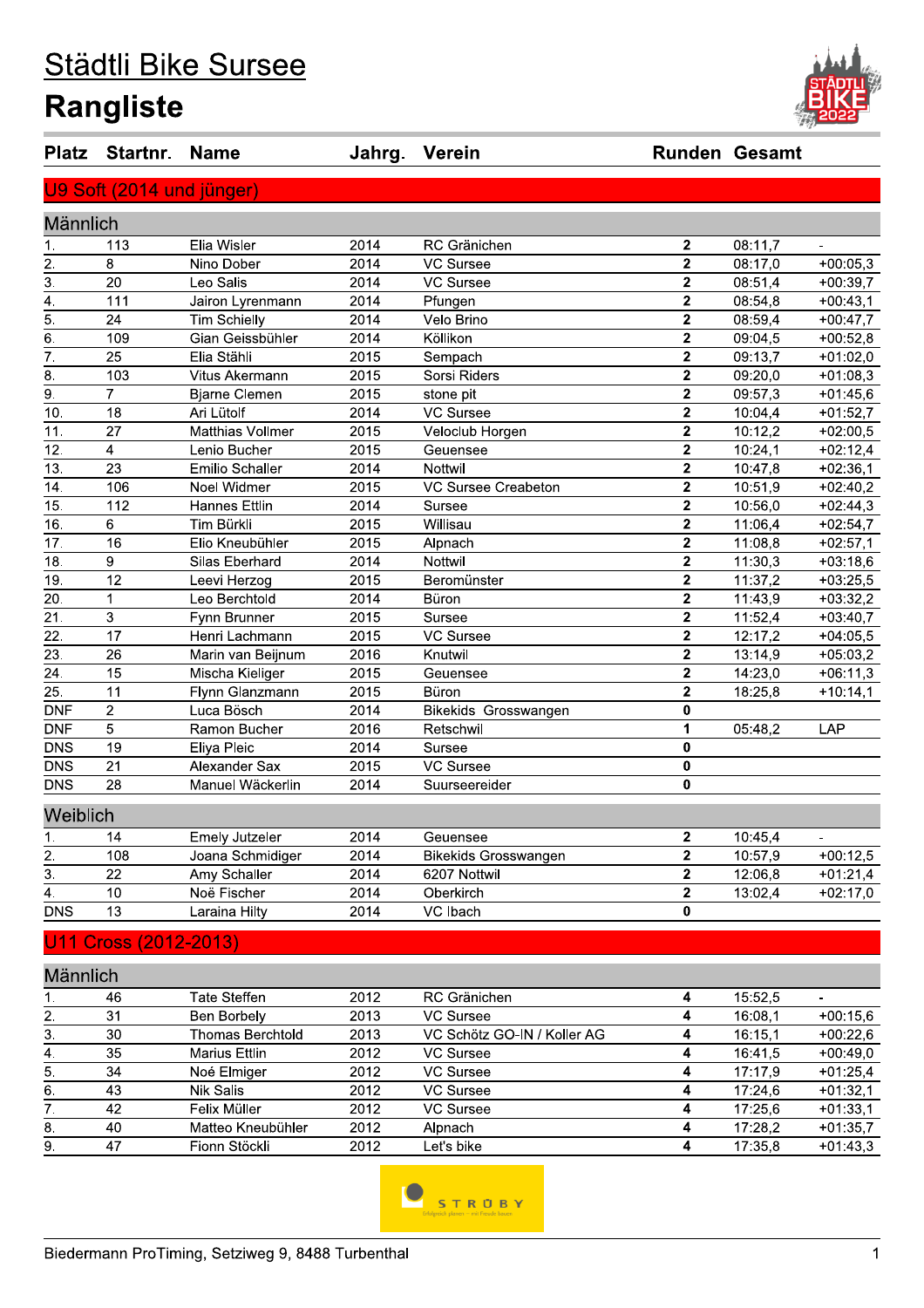# Städtli Bike Sursee **Rangliste**



| <b>Platz</b>     | Startnr.             | <b>Name</b>           | Jahrg. | <b>Verein</b>               |                         | <b>Runden Gesamt</b> |                |
|------------------|----------------------|-----------------------|--------|-----------------------------|-------------------------|----------------------|----------------|
| 10.              | 49                   | Lino Walker           | 2013   | VC Sursee                   | 4                       | 17:57,0              | $+02:04,5$     |
| 11.              | 105                  | Magnus Akermann       | 2013   | Sorsi Riders                | 4                       | 18:08,8              | $+02:16,3$     |
| 12.              | 44                   | Jason Schaller        | 2013   | VC Sursee                   | 4                       | 18:12,6              | $+02:20,1$     |
| 13.              | 33                   | Lionel Eberhard       | 2012   | VC Sursee                   | 4                       | 18:19,5              | $+02:27,0$     |
| 14.              | 39                   | Emanuel Kneubühler    | 2012   | Oberkirch                   | 4                       | 19:24,0              | $+03:31,5$     |
| 15.              | 37                   | Matti Herzog          | 2012   | Beromünster                 | 4                       | 20:09,8              | $+04:17,3$     |
| 16.              | 104                  | Gael Künzli           | 2012   | <b>BSV</b>                  | 4                       | 21:56,7              | $+06:04,2$     |
| 17.              | 107                  | Corsin Widmer         | 2013   | VC Sursee Creabeton         | 3                       | 14:56,3              | $-1$ LAP       |
| 18.              | 29                   | <b>Patrick Amrein</b> | 2012   | Sursee                      | 3                       | 17:10,2              | $-1$ LAP       |
| 19.              | 48                   | Lian Täuber           | 2012   | VC Schötz                   | $\mathbf{2}$            | 17:17,3              | $-2$ LAP       |
| <b>DNS</b>       | 36                   | Raphael Goeggel       | 2012   | VC Hägglingen               | 0                       |                      |                |
| Weiblich         |                      |                       |        |                             |                         |                      |                |
| 1.               | 45                   | Jill Steffen          | 2012   | RC Gränichen                | 4                       | 16:22,4              | $\blacksquare$ |
| 2.               | 38                   | Madlaina Hilty        | 2012   | VC Ibach                    | 4                       | 17:56,3              | $+01:33,9$     |
| $\overline{3}$ . | 32                   | Lara Bucher           | 2012   | Veloclub Rain               | 4                       | 18:07,2              | $+01:44,8$     |
| 4.               | 41                   | Ina Macchi            | 2013   | VC Sursee                   | 4                       | 20:13,2              | $+03:50,8$     |
|                  | U13 Rock (2010-2011) |                       |        |                             |                         |                      |                |
| Männlich         |                      |                       |        |                             |                         |                      |                |
| 1.               | 63                   | Taito Scheuber        | 2010   | VC Sursee                   | 3                       | 18:26,6              | $\blacksquare$ |
|                  | 66                   | Florian von Matt      | 2010   | Bikekids Grosswangen        | 3                       | 18:28,1              | $+00:01,5$     |
| $\frac{2}{3}$    | 53                   | Oliver Berchtold      | 2011   | VC Schötz GO-IN / Koller AG | 3                       | 19:52,8              | $+01:26,2$     |
| $\overline{4}$ . | 56                   | Silvan Goeggel        | 2010   | VC Hägglingen               | 3                       | 19:58,2              | $+01:31,6$     |
| $\frac{5}{6}$    | 59                   | Noé Kaeslin           | 2010   | <b>Bikehalle Ziefen</b>     | 3                       | 20:28,9              | $+02:02,3$     |
|                  | 50                   | Cédric Albisser       | 2011   | VC Sursee                   | $\overline{\mathbf{3}}$ | 21:44,4              | $+03:17,8$     |
| $\overline{7}$   | 67                   | Luca Walker           | 2011   | VC Sursee                   | 3                       | 21:48,0              | $+03:21,4$     |
| $\overline{8}$ . | 64                   | Lorin Schmidlin       | 2011   | <b>Büron</b>                | 3                       | 22:43,3              | $+04:16,7$     |
| $\overline{9}$ . | 52                   | Janick Bader          | 2011   | VC Hägglingen               | 3                       | 22:43,6              | $+04:17,0$     |
| 10.              | 57                   | Lian Heller           | 2010   | Büron                       | 3                       | 22:49,0              | $+04:22,4$     |
| 11.              | 55                   | <b>Felix Fischer</b>  | 2011   | Let's bike                  | 3                       | 23:40,5              | $+05:13,9$     |
| 12.              | 54                   | Mica Bussmann         | 2011   | Let's bike                  | 3                       | 23:41,5              | $+05:14,9$     |
| 13.              | 62                   | Nino Schaller         | 2011   | Nottwil                     | 3                       | 24:45,5              | $+06:18,9$     |
| Weiblich         |                      |                       |        |                             |                         |                      |                |
| 1,               | 60                   | Celine Marti          | 2011   | VC Sursee / BikeKids        | ${\bf 3}$               | 18:16,1              |                |
| $\overline{2}$ . | 61                   | Julia Marti           | 2011   | VC Sursee / BikeKids        | 3                       | 18:55,1              | $+00:39,0$     |
| $\overline{3}$ . | 51                   | Leia Am Rhyn          | 2010   | RMV Cham-Hagendorn          | 3                       | 20:46,6              | $+02:30,5$     |
| $\overline{4}$ . | 58                   | Svenja Heller         | 2011   | Bikekids Grosswangen        | 3                       | 23:03,2              | $+04:47,1$     |
|                  | U15 Mega (2008-2009) |                       |        |                             |                         |                      |                |
| Männlich         |                      |                       |        |                             |                         |                      |                |
| 1.               | 72                   | Jonas Marti           | 2009   | VC Sursee                   | 6                       | 33:53,7              |                |
| $\overline{2}$ . | 69                   | Nino Arnold           | 2009   | <b>VC Sursee Creabeton</b>  | 6                       | 34:38,4              | $+00:44,7$     |
| $\overline{3}$ . | 68                   | Luc Am Rhyn           | 2008   | RMV Cham-Hagendorn          | 6                       | 34:56,9              | $+01:03,2$     |
| <b>DNS</b>       | 74                   | Silvan Meier          | 2008   |                             | 0                       |                      |                |
| <b>DNS</b>       | 76                   | <b>Tim Piccand</b>    | 2008   | pedale bulloise             | 0                       |                      |                |
| Weiblich         |                      |                       |        |                             |                         |                      |                |
| 1.               | 75                   | Flavia Müller         | 2008   | <b>VC Sursee</b>            | 6                       | 37:58,9              |                |
| 2.               | 73                   | Jana Mathys           | 2008   | RV Ersigen                  | 6                       | 38:19,7              | $+00:20,8$     |
| 3.               | 71                   | Loredana Kryenbühl    | 2008   | <b>VMC Rothenthurm</b>      | 6                       | 38:25,3              | $+00:26,4$     |
|                  |                      |                       |        |                             |                         |                      |                |

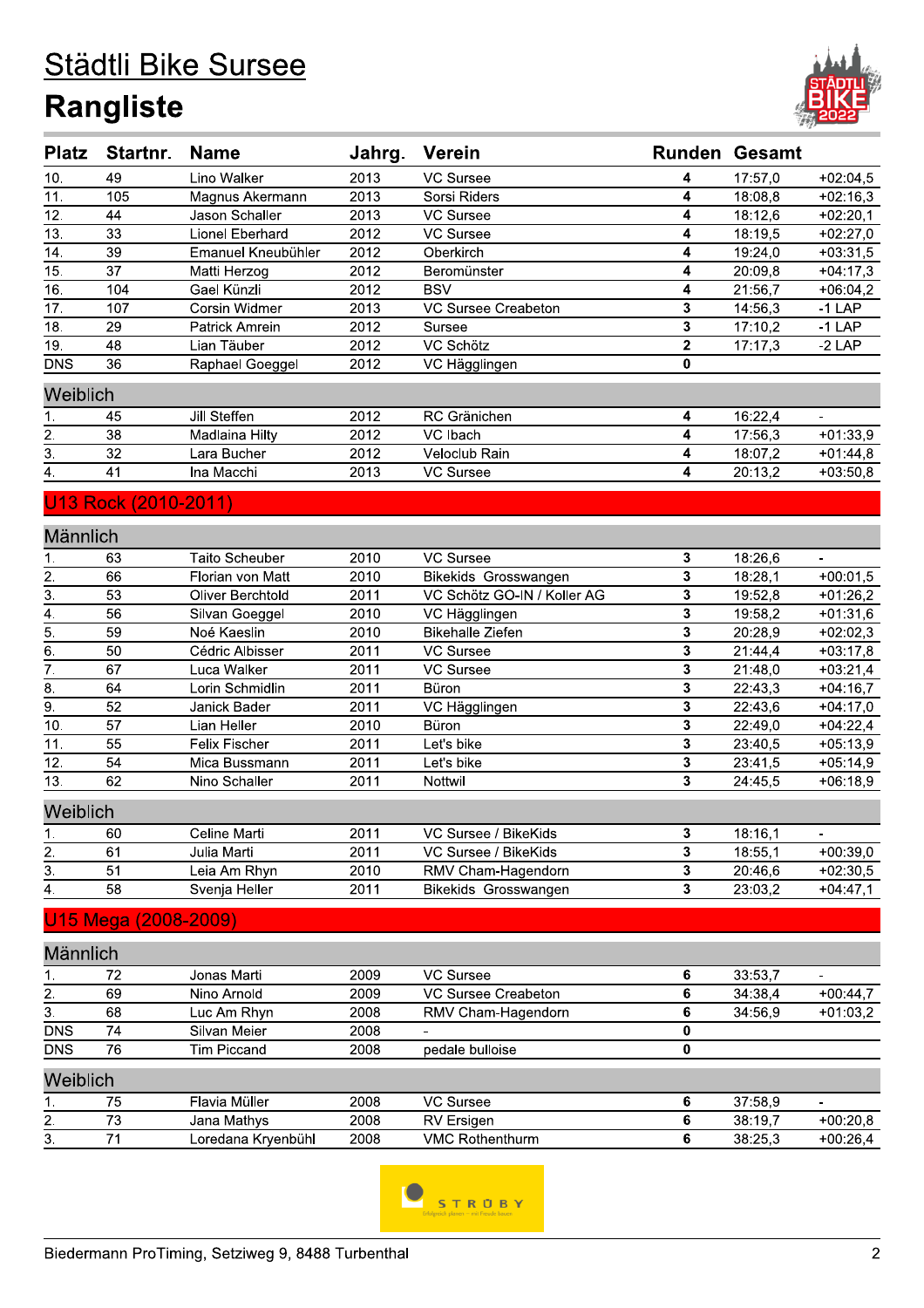# Städtli Bike Sursee **Rangliste**



| <b>Platz</b>      | Startnr.             | <b>Name</b>                           | Jahrg. | Verein                        |                         | <b>Runden Gesamt</b> |                |
|-------------------|----------------------|---------------------------------------|--------|-------------------------------|-------------------------|----------------------|----------------|
| <b>DNF</b>        | 70                   | Antonia Fankhauser                    | 2009   | VC Schötz GO-IN / Koller AG   | 0                       |                      |                |
|                   | U17 Hard (2006-2007) |                                       |        |                               |                         |                      |                |
| Männlich          |                      |                                       |        |                               |                         |                      |                |
| 1.                | 77                   | <b>Tobias Rauber</b>                  | 2007   | RB Brugg                      | 6                       | 33:36,9              |                |
| $\overline{2}$ .  | $\overline{78}$      | Mauro Staffelbach                     | 2007   | VC Schötz                     | $\overline{\mathbf{6}}$ | 39:51,4              | $+06:14,5$     |
|                   |                      | Open (2007 und älter) mit/ohne Lizenz |        |                               |                         |                      |                |
| Männlich          |                      |                                       |        |                               |                         |                      |                |
| 1.                | 90                   | Jeremias Marti                        | 1990   | Strüby-BiXS Team, VC Schötz   | 8                       | 40:57,9              | $\blacksquare$ |
| $\overline{2}$ .  | 101                  | Sebastian Zimmer                      | 1993   | Disco Cycle Cross Crew        | 8                       | 41:30,7              | $+00:32,8$     |
| $\overline{3}$ .  | 96                   | Sämi Runkel                           | 2003   | RC Gränichen                  | 8                       | 41:40,4              | $+00:42,5$     |
| $\overline{4}$ .  | $\overline{93}$      | Daniel Parpan                         | 1982   | Radsport Waldispühl Rain      | $\overline{\mathbf{8}}$ | 41:56,4              | $+00:58,5$     |
| $\overline{5}$ .  | 116                  | Thomas Kammermann                     | 1976   | <b>VC Sursee</b>              | 8                       | 42:44,1              | $+01:46,2$     |
| $\overline{6}$ .  | $\overline{91}$      | Fabian Müller                         | 1994   | 2 Rad Barmettler              | 8                       | 42:49,9              | $+01:52,0$     |
| $\overline{7}$ .  | $\overline{94}$      | Dominik Parpan                        | 1985   | VC Gelterkinden / CKT Schweiz | 8                       | 43:03,1              | $+02:05,2$     |
| $\overline{8}$ .  | 82                   | Wieser Dan                            | 2005   | St.Ursen                      | 8                       | 43:13,4              | $+02:15,5$     |
| $\overline{9}$ .  | 87                   | Christian Fischer                     | 1979   | MCE cycling team Sursee       | $\overline{\mathbf{8}}$ | 43:43,5              | $+02:45,6$     |
| 10.               | 117                  | Sebastian Benwani                     | 1979   | RADSPORT Thalmann             | $\overline{\mathbf{8}}$ | 44:28,6              | $+03:30,7$     |
| $\overline{11}$ . | $\overline{95}$      | Thomas Rückel                         | 1977   | Team GRENZbereich             | $\overline{\mathbf{8}}$ | 44:44,3              | $+03:46,4$     |
| 12.               | 100                  | Daniel Trüssel                        | 1987   | Sursee                        | 8                       | 45:36,1              | $+04:38,2$     |
| $\overline{13}$ . | 85                   | Hans Estermann                        | 1964   | VC Sursee                     | 8                       | 46:41,8              | $+05:43,9$     |
| 14.               | 81                   | Dominik Bürkli                        | 1988   | Willisau                      | $\overline{7}$          | 42:52,8              | $-1$ LAP       |
| 15.               | 98                   | Matthias Schindler                    | 1987   | Sursee                        | $\overline{7}$          | 43:01,6              | $-1$ LAP       |
| $\overline{16}$ . | $\overline{84}$      | Markus Erni                           | 1970   | Moosbikers                    | 7                       | 43:37,4              | $-1$ LAP       |
| $\overline{17}$ . | $\overline{92}$      | Ignaz Müller                          | 1963   | 2 Rad Barmettler              | 7                       | 44:41,4              | $-1$ LAP       |
| 18.               | $\overline{99}$      | Stanislav Smoljo                      | 1976   | <b>MTB Moos Bikers</b>        | $\overline{\mathbf{7}}$ | 45:17,3              | $-1$ LAP       |
| $\overline{19}$ . | 88                   | Luca Helfenstein                      | 1995   | <b>Buttisholz</b>             | $\overline{\mathbf{7}}$ | 46:45,5              | $-1$ LAP       |
| $\overline{20}$ . | 89                   | Raffael Kolb                          | 1979   | Oberkirch                     | 6                       | 42:51,4              | $-2$ LAP       |
| $\overline{21}$ . | 83                   | Nicola Dellenbach                     | 2003   | Nottwil                       | 6                       | 44:27,2              | $-2$ LAP       |
| $\overline{22}$ . | $\overline{118}$     | <b>Samuel Goncalves</b>               | 2003   | Nottwil                       | $\overline{\mathbf{5}}$ | 42:39,8              | $-3$ LAP       |
| $\overline{23}$ . | 114                  | Timo Dellenbach                       | 2007   | Nottwil                       | $\overline{\mathbf{5}}$ | 43:14,5              | $-3$ LAP       |
| $\overline{24}$ . | 115                  | Walter Dellenbach                     | 1970   | Nottwil                       | 5                       | 43:17,5              | $-3$ LAP       |
| Weiblich          |                      |                                       |        |                               |                         |                      |                |
| 1.                | 86                   | Rebekka Estermann                     | 1999   | VC Sursee / Pura Bagno        | 8                       | 43:26,9              | $\blacksquare$ |
| $\overline{2}$ .  | 97                   | Ladina                                | 1988   | Triteam Oensingen             | 8                       | 46:34,9              | $+03:08,0$     |
| $\overline{3}$ .  | 102                  | Franziska Wymann                      | 1984   | RV Ersigen                    | $\overline{7}$          | 42:58,9              | $-1$ LAP       |

Anzahl Teilnehmer: 114

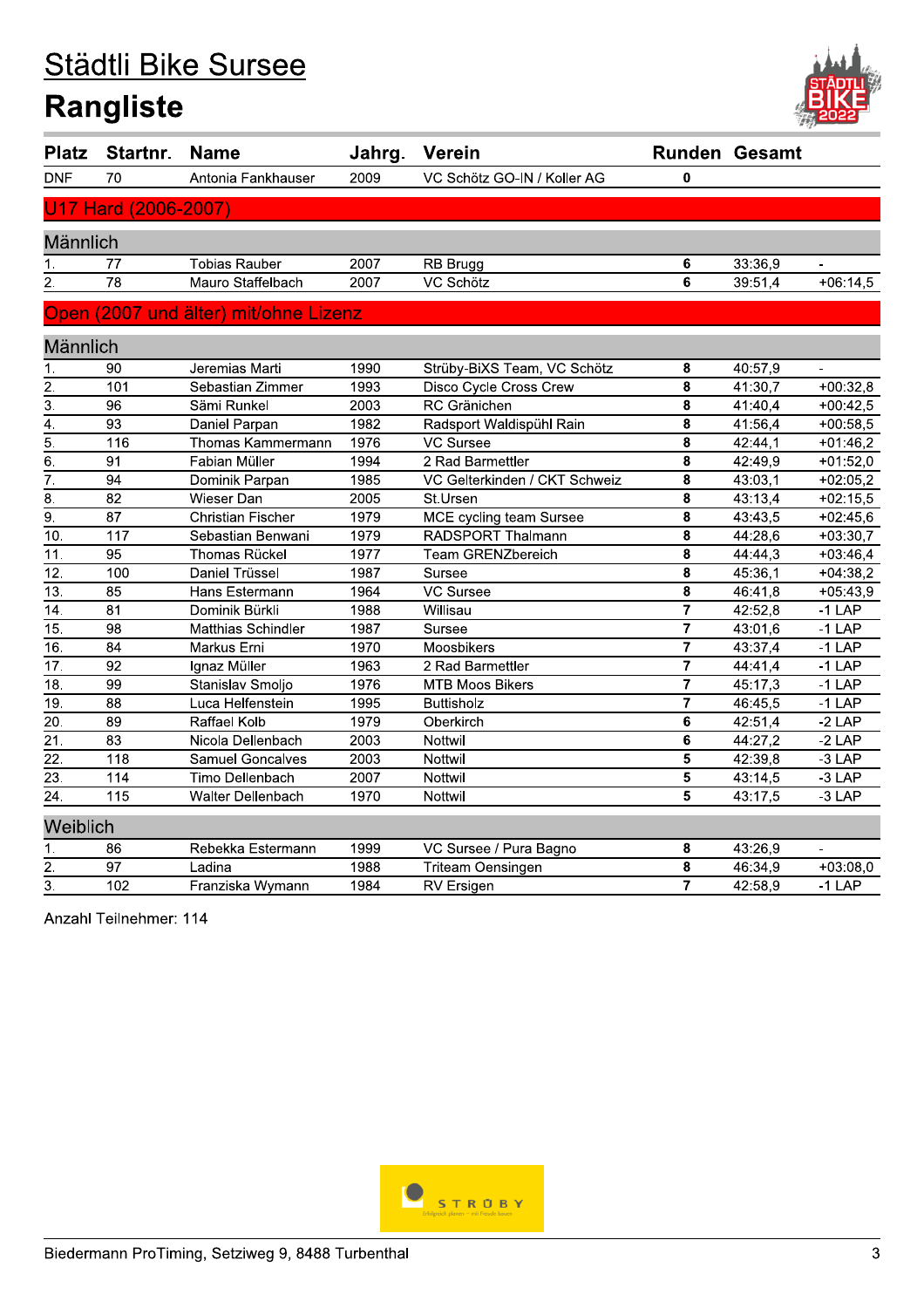# Städtli Bike Sursee **Teilnehmer klassiert**



| Startnr.         | <b>Name</b>       | Jahrg. | <b>Verein</b>  |
|------------------|-------------------|--------|----------------|
| <b>Kids-Race</b> |                   |        |                |
| Laufrad          |                   |        |                |
| 202              | Arisi, Giuliano   | 2018   | Rothenburg     |
| 205              | Bucher, Nevio     | 2017   | Oberkirch      |
| 208              | Bucher, Yanis     | 2019   | Oberkirch      |
| 209              | Bühler, James     | 2018   | Sursee         |
| 277              | Cuche, Elin       | 2019   | Sursee         |
| 275              | Ettlin, Ursina    | 2017   | Sursee         |
| 216              | Gloor, Flynn      | 2020   | Sursee         |
| 255              | Gloor, Joline     | 2020   | Richterswil    |
| 269              | Jeanneret, Amelie | 2020   | Oberkirch      |
| 220              | Knupp, Simo       | 2018   | Oberkirch LU   |
| 221              | Kupper, Élodie    | 2019   | Sursee         |
| 222              | Kupper, Freya     | 2019   | Sursee         |
| 223              | Kurmann, Emilia   | 2018   | Willisau       |
| 266              | Meyer, Aline      | 2019   | Sursee         |
| 265              | Meyer, Dario      | 2019   | Sursee         |
| 267              | Meyer, Elia       | 2019   | Sursee         |
| 231              | Muller, Zakaria   | 2018   | Zurich         |
| 234              | Renggli, Noe      | 2019   | Oberkirch      |
| 258              | Rohr, Nico        | 2019   | Hunzenschleich |
| 235              | Roos, Liam        | 2019   | Oberkirch      |
| 261              | Roth, Greta       | 2019   | Sursee         |
| 110              | Salis, Cla        | 2018   | Nottwil        |
| 239              | Schaller, Ayleen  | 2020   | 6207 Nottwil   |
| 241              | Schmidlin, Samuel | 2018   | Geuensee       |
| Velo             |                   |        |                |
|                  |                   |        |                |
| 271              | Alfaia, Pedro     | 2017   | Oberkirch      |
| 201              | Amrein, Lenny     | 2017   | Sursee         |
| 203              | Berchtold, Tom    | 2016   | Büron          |
| 250              | Bosshart, Nicola  | 2018   | Ettiswil       |
| 204              | Brunner, James    | 2018   | Sursee         |
| 206              | Bucher, Ramon     | 2016   | Retschwil      |
| 207              | Bucher, Rian      | 2017   | Geuensee       |
| 210              | Bürkli, Ben       | 2018   | Willisau       |
| 211              | Dober, Zoé        | 2018   | VC Sursee      |
| 212              | Dubach, Linda     | 2018   | Zell           |
| 213              | Dubach, Nino      | 2016   | Zell           |
| 214              | Fischer, Dario    | 2017   | Sursee         |
| 248              | Fischer, Juna     | 2016   | Oberkirch      |
| 249              | Fischer, Lani     | 2017   | Oberkirch      |
| 272              | Gamma, Ronja      | 2018   | Sursee         |
| 215              | Glanzmann, Thiemo | 2017   | Büron          |
| 257              | Gloor, Giulia     | 2017   | Richterswil    |
| 256              | Gloor, Stella     | 2016   | Richterswil    |
| 262              | Gregoire, Cederic | 2018   | Oberkirch      |
| 276              | Habegger, Arianne | 2017   | Nottwil        |
| 270              | Hummel, Gerardo   | 2017   | Sursee         |
| 217              | Jeanneret, Lionel | 2017   | Oberkirch LU   |
| 278              | Jörin, Lino       | 2017   | Heimenhausen   |